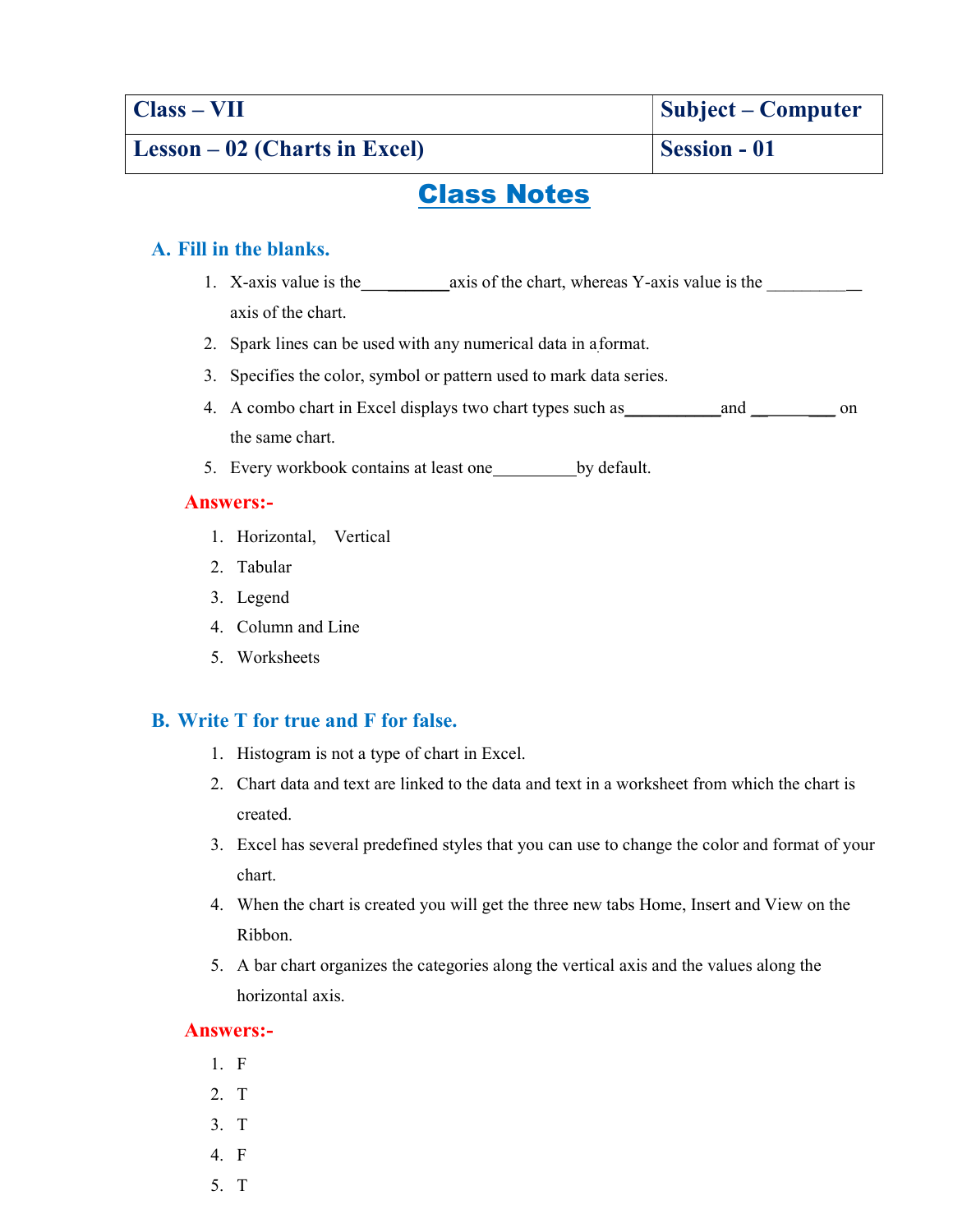# C. Multiple Choice Questions.

- 1. The chart depicts each slice in a different color.
	- a) Bar
	- b) Pie
	- c) Line
	- d) Column
- 2. A chart will be automatically displayed by selecting the data on a worksheet and pressing key on the keyboard.
	- a) F9
	- b) F10
	- c) F11
	- d) F12
- 3. \_\_\_\_\_\_\_\_\_is used to quickly add information to multiple worksheets at the same time.
	- a) Grouping
	- b) Consolidation
	- c) Chart
	- d) Function

4. \_\_\_\_\_\_\_\_\_is a type of chart in Excel.

- a) Radar
- b) Sunburst
- c) Histogram
- d) All of these

5.  $\qquad \qquad$  \_ is a tiny graph that resides in a single cell.

- a) Area
- b) Line
- c) Scatter
- d) Sparkline

#### Answers:-

- 1) Pie
- 2) F11
- 3) Grouping
- 4) All of these
- 5) Sparkline